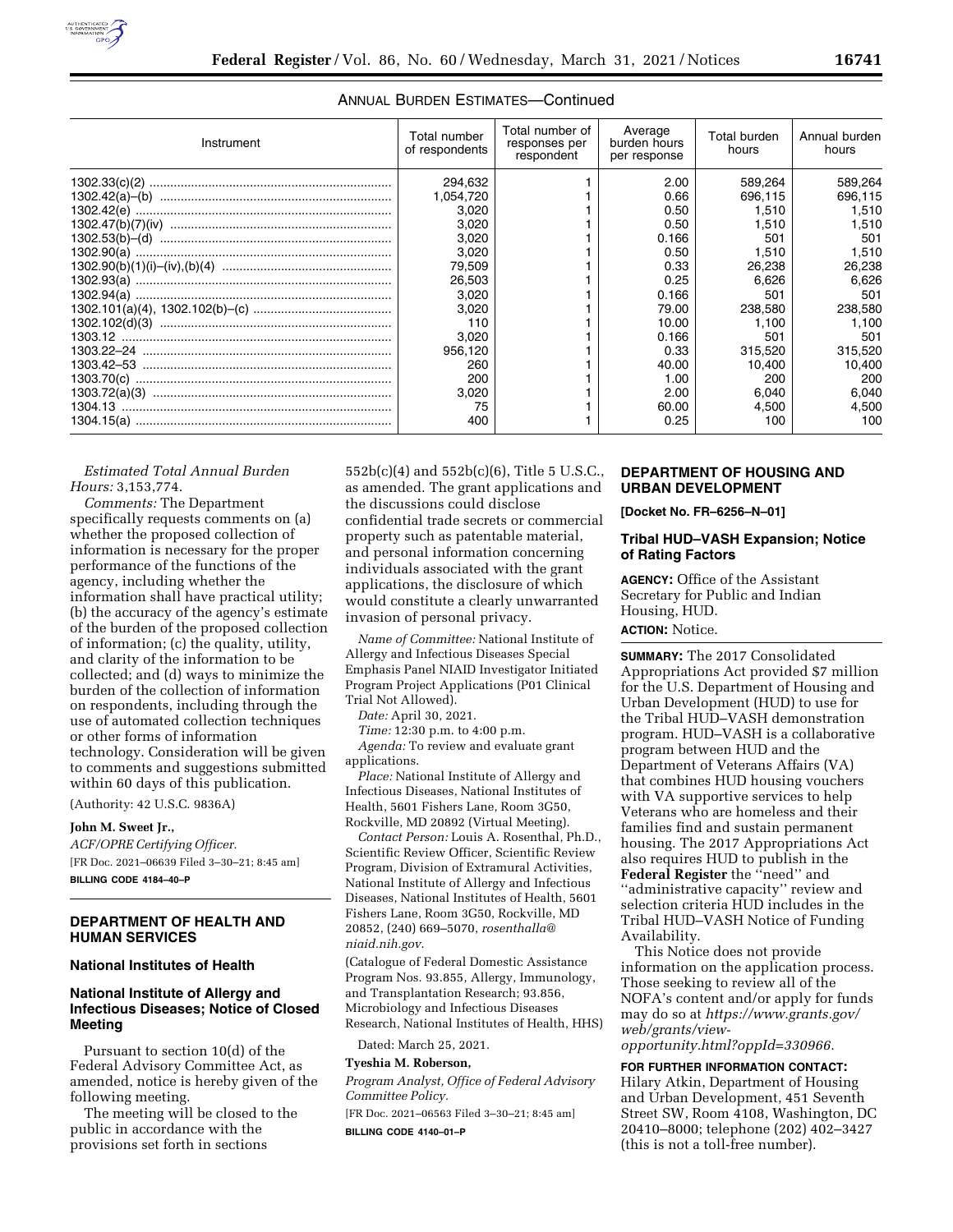Individuals with speech or hearing impairments may access this number through TTY by calling the Federal Information Relay Service at (800) 877– 8339 (this is a toll-free number). **SUPPLEMENTARY INFORMATION:** 

# **I. Background**

The Tribal HUD–VA Supportive Housing (Tribal HUD–VASH) demonstration program was established under the Consolidated and Further Continuing Appropriations Act, 2015 (Pub. L. 113–235, approved December 16, 2014) (2015 Appropriations Act), and provides grants to Indian Tribes and Tribally Designated Housing Entities (TDHEs) eligible to receive block grants under the Native American Housing Assistance and Self-Determination Act of 1996 (NAHASDA). Grantees use HUD funding towards rental assistance for Native American Veterans who are homeless or at risk of homelessness, living on or near a reservation or other Indian areas.

The Consolidated Appropriations Act, 2017 (Pub. L. 115–31, approved May 5, 2017) (2017 Appropriations Act) provided HUD with \$7 million for the Tribal HUD–VASH demonstration program. Congress directed HUD to use this funding to provide renewal grants to the original Indian Tribes and TDHEs that received funding under the demonstration program. After awarding renewal funding, Congress authorized HUD to use any remaining amounts appropriated to fund new grants.

On May 22, 2018, HUD published a Notice in the **Federal Register**, titled ''Implementation of the Tribal HUD–VA Supportive Housing Program,'' 83 FR 23710, that consolidated all Tribal HUD–VASH program requirements, provided application and submission information, and established HUD's procedures for issuing renewal funding subject to the availability of future appropriations. In September 2018, HUD provided the original 26 Indian Tribes and TDHEs participating in the program with \$3,765,568 of the \$7 million in renewal funding.

In accordance with the 2017 Appropriations Act, HUD published a Notice of Funding Availability (NOFA) on January 15, 2021, announcing the availability of the remaining \$3,234,432 in FY 2017 funding for new Tribal HUD–VASH grants and establishing the criteria HUD would use to award these new grants. For Tribal HUD–VASH funds, the 2017 Appropriations Act provides that ''funds shall be awarded based on need, and administrative capacity established by the Secretary [of HUD] in a Notice published in the **Federal Register** . . . .'' Public Law 115–31, div. K, tit. II, 131 Stat. 135, 762. This Notice fulfills this requirement by restating the rating criteria HUD established in the NOFA, including Section V.A., ''Review Criteria'' and Section V.B. on the ''Review and Selection Process.''

Those seeking to review all of the NOFA's content, or those seeking to apply for Tribal HUD–VASH funds, may do so at *[https://www.grants.gov/web/](https://www.grants.gov/web/grants/view-opportunity.html?oppId=330966) [grants/view-](https://www.grants.gov/web/grants/view-opportunity.html?oppId=330966)*

*[opportunity.html?oppId=330966.](https://www.grants.gov/web/grants/view-opportunity.html?oppId=330966)* 

# **II. Tribal HUD–VASH Expansion: Rating Criteria and Review and Selection Process Information**

The review criteria and information on the review and selection process contained in Sections V.A. and V.B. in the ''Tribal HUD–VASH Expansion'' NOFA, published January 15, 2021, at *[https://www.grants.gov/web/grants/](https://www.grants.gov/web/grants/view-opportunity.html?oppId=330966) [view-opportunity.html?oppId=330966,](https://www.grants.gov/web/grants/view-opportunity.html?oppId=330966)*  are reproduced herein:

## **V. Application Review Information.**

#### *A. Review Criteria*

## 1. Rating Factors

The factors for rating and ranking Tribal HUD–VASH applications and the points for each factor are explained below. A maximum of 100 points may be awarded under Rating Factors 1, 2, and 3. To be considered for funding, an application must receive a minimum of 20 points under Rating Factor 1 and 35 points under Rating Factor 3. Applicants that do not meet the minimum score for each of these rating factors are ineligible to receive an award through the competition. Eligible applicants must receive an overall total of at least 75 points to be considered for funding.

| Rating factor   | Factor title                                                                                   | Points |
|-----------------|------------------------------------------------------------------------------------------------|--------|
| Rating Factor 1 |                                                                                                | 30     |
| Subfactor 1.1   |                                                                                                | 6      |
| Subfactor 1.2   |                                                                                                | 6      |
| Subfactor 1.3   |                                                                                                | 6      |
| Subfactor 1.4   |                                                                                                | 6      |
| Subfactor 1.5   |                                                                                                | 6      |
| Rating Factor 2 |                                                                                                | 20     |
| Subfactor 2.1   |                                                                                                | 10     |
| Subfactor 2.2   |                                                                                                | 5      |
| Subfactor 2.3   |                                                                                                | 5      |
| Rating Factor 3 | CAPACITY TO ADMINISTER THE PROGRAM (Minimum of 35 points needed to meet threshold requirement) | 50     |
| Subfactor 3.1   |                                                                                                | 10     |
| Subfactor 3.2   |                                                                                                | 10     |
| Subfactor 3.3   |                                                                                                | 10     |
| Subfactor 3.4   |                                                                                                | 10     |
| Subfactor 3.5   |                                                                                                | 5      |
| Subfactor 3.6   |                                                                                                | 5      |
|                 |                                                                                                | 100    |

*Rating Factor 1: Capacity of the Applicant* 

*Maximum Points:* 30

*Subfactor 1.1. Managerial and Technical Staff Maximum Points:* 6

Applicants must demonstrate that they possess or can obtain the managerial and technical staff necessary to implement a Tribal HUD–VASH grant.

The applicant must address the following components in its workplan

narrative. If the applicant does not currently have the managerial or technical staff, then the applicant must address how it will obtain staff to manage and/or other assistance (*e.g.,*  contractors, consultants, subaward, etc.) to help manage and implement the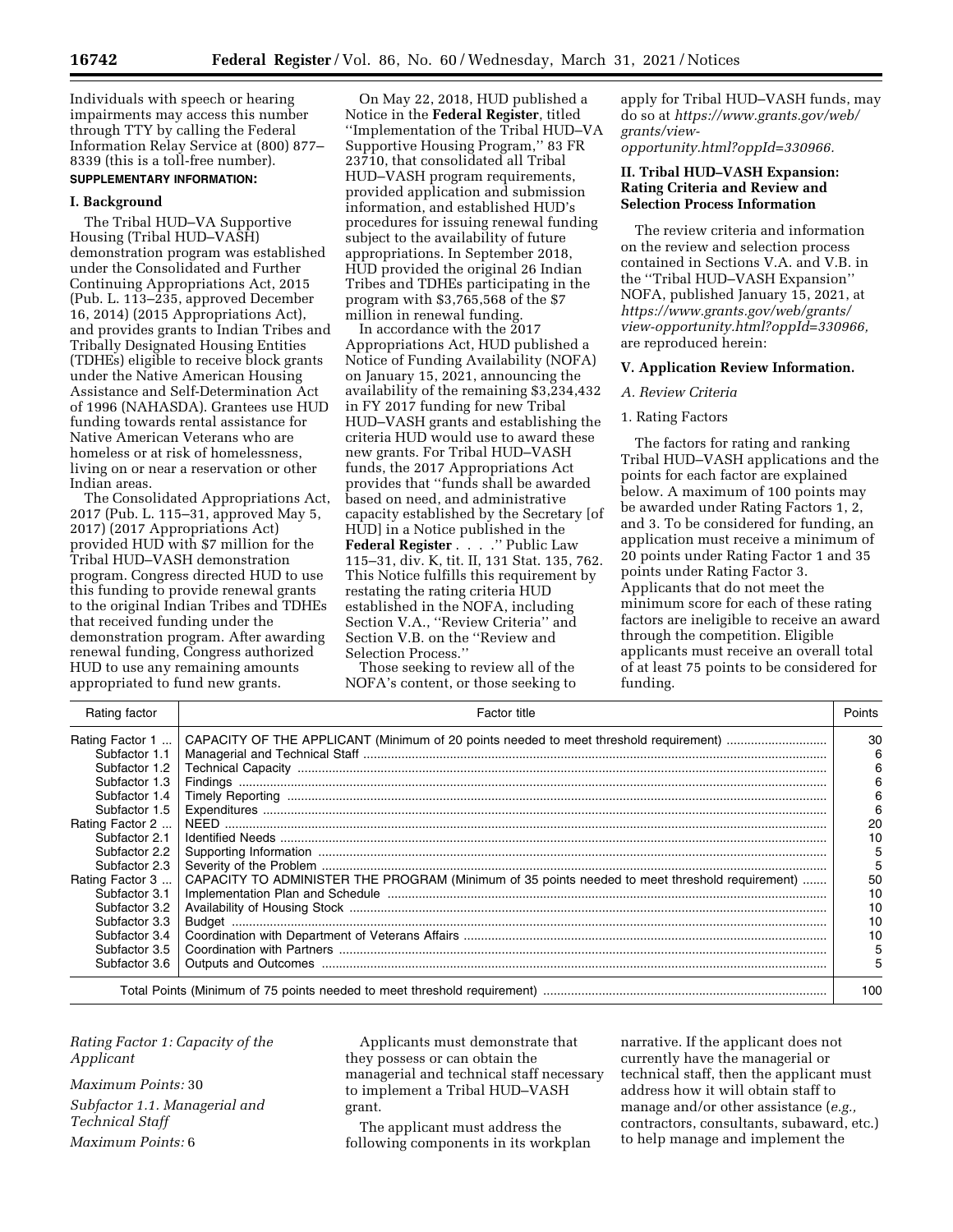program, and how it will ensure that all are qualified in accordance with the following components:

1. A description of the knowledge and experience of key staff, including the program manager, that will implement the Tribal HUD–VASH program;

2. Discussion of relevant training or experience working with homeless and/ or at risk of homelessness populations or Veterans;

3. Understanding of supportive housing and other evidence-based practices used by Tribal HUD–VASH;

4. Recent housing experience of key staff (within 5 years);

5. Any successful accomplishments related to working with the homeless, at risk of homelessness population, or Veterans. Successful accomplishments include producing measurable impact on the quality and/or quantity of housing affecting the tribal homeless community. Some indicators of success may include a description of key outcomes (*e.g.,* reduction of homeless population rate, innovative homeless self-sufficiency programs, etc.), overall impact of the accomplishment, award recognition, etc.; and

6. The extent to which the program manager's time commitments and other key program personnel are appropriate and adequate to meet the program's objectives.

Applicants proposing the construction, acquisition, or rehabilitation of units to house Veterans assisted under the Tribal HUD–VASH program must also include the following components in its workplan narrative:

7. Qualifications and relevant experience of staff, contractors, consultants, and sub-grantees for the project; and

8. Applicant's own experience in implementing new housing construction, acquisition, or rehabilitation projects.

HUD will award points as follows: (6 points)

The applicant thoroughly addresses all components outlined in this Subfactor. The applicant already has its own managerial and technical staff to implement a Tribal HUD–VASH grant. (5 points)

The applicant does not currently have its own managerial or technical staff to implement a Tribal HUD–VASH grant. However, the applicant thoroughly addresses how it will obtain qualified staff and/or other assistance (*e.g.,*  contractors, consultants, subrecipient, etc.) needed to manage and implement the program based on the components outlined in this Subfactor. (4 points)

The applicant adequately addressed this Subfactor but was either missing one of the components outlined in this Subfactor or the applicant addressed all of the required components but lacked detail to warrant full points under this Subfactor.

#### (3 points)

The applicant adequately addressed this Subfactor but was missing 2–3 of the components outlined in this Subfactor.

#### (0 points)

The application did not include any of the information described above to receive points under this Subfactor or the applicant addressed this Subfactor but was missing 4 or more components.

# *Subfactor 1.2. Technical Capacity*

#### *Maximum Points:* 6

The applicant must address the measures that have been taken, or that it will take to ensure that it will implement policies and procedures for managing the Tribal HUD–VASH program.

The applicant should explain how its policies and procedures address the following components:

1. How it will comply with program requirements and procedures to ensure that its key personnel have the information and tools they need to manage the program;

2. Steps for managing waiting lists; 3. Coordination efforts with VA and HUD staff;

4. Implementing program obligations (*e.g.,* participating in regular meetings, coordination and outreach efforts, etc.), and

5. Implementation of how supportive housing and other evidence-based practices will be integrated with Tribal HUD–VASH veterans.

Applicants proposing to construct, rehabilitate, or acquire units for eligible Veterans must also address the following component:

6. The steps it will take to oversee the proper implementation of the parties (*e.g.,* contractor, consultants, subrecipient, etc.) responsible for completing the project.

Applicants with existing Tribal HUD– VASH policies may submit their existing policies as supporting documentation under this Subfactor.

Resources about program requirements and procedures can be found online: *[https://www.hud.gov/](https://www.hud.gov/program_offices/public_indian_housing/ih/tribalhudvash)  program*\_*[offices/public](https://www.hud.gov/program_offices/public_indian_housing/ih/tribalhudvash)*\_*indian*\_ *[housing/ih/tribalhudvash.](https://www.hud.gov/program_offices/public_indian_housing/ih/tribalhudvash)* 

# (6 points)

The applicant thoroughly addresses the measures that have been taken or

that it will take to ensure that it will implement policies and procedures for managing the Tribal HUD–VASH program based on the Subfactor criteria described.

#### (4 points)

The applicant adequately addressed this Subfactor but was either missing one of the components outlined in this Subfactor or the applicant addressed all of the required components but lacked detail to warrant full points under this Subfactor.

# (3 points)

The applicant adequately addressed this Subfactor but was missing 2–3 of the components outlined in this Subfactor.

#### (0 points)

The application did not include any of the information described above to receive points under this Subfactor or the applicant addressed this Subfactor but was missing 4 or more components.

#### *Subfactor 1.3. Findings*

*Maximum Points:* 6

For this Subfactor, HUD will evaluate the applicant's performance during the rating period of October 1, 2017, up to and including the application submission deadline. To receive maximum points, the applicant must not have had any Single Audit findings, HUD–ONAP monitoring findings (IHBG, Indian Community Development Block Grant (ICDBG), and other programs monitored by ONAP) or findings pertaining to ONAP programs from either HUD's Office of the Inspector General (OIG) and/or the US Government Accountability Office (GAO) at any time during the rating period. Applicants that have Single Audit findings pertaining to financial management, accounting, and internal controls for HUD–ONAP programs during the rating period will receive zero points in this Subfactor. Applicants should not submit workplan narrative information or supporting attachments for this Subfactor, as HUD will utilize its own records to verify this information.

(6 points)

The applicant did not have any Single Audit, HUD–ONAP monitoring, HUD– OIG, or GAO findings at any time during the rating period.

(4 points)

The applicant had outstanding HUD– ONAP monitoring, HUD–OIG, or GAO findings during the rating period but resolved those findings by the established target date(s) or revised target date. (2 points)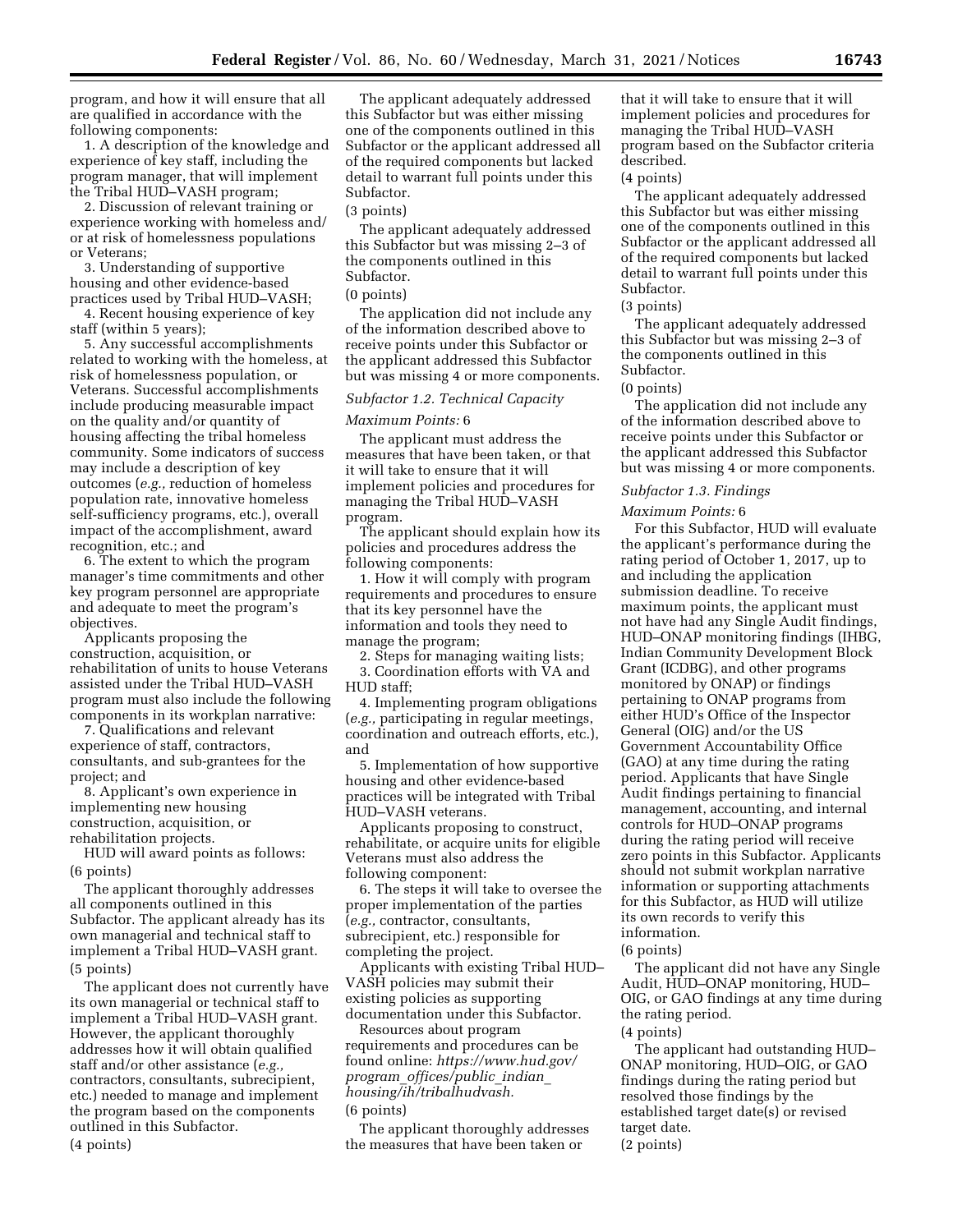The applicant had HUD–ONAP monitoring, HUD–OIG, or GAO findings during the rating period but were not yet due for resolution based on the established target date(s) or revised target date.

# (0 points)

*One of the Following Applies:* 

- During the rating period, the applicant did not resolve all open HUD–ONAP monitoring, HUD–OIG, or GAO findings by the established target date(s) or revised target date; or
- The applicant had Single Audit findings pertaining to financial management, accounting, and internal controls for HUD–ONAP programs during the rating period.

#### *Subfactor 1.4. Timely Reporting*

#### *Maximum Points:* 6

Applicants that currently receive HUD–ONAP grants under the IHBG formula program, FY18/FY19 IHBG Competitive Program, Indian Community Development Block Grant (ICDBG) program, COVID–19 Recovery Programs (IHBG–CARES and ICDBG– CARES), or Tribal HUD–VASH program must ensure the timely submission of the following required reports: Annual Performance Report (APR), Annual Status and Evaluation Report (ASER), and the Federal Financial Report (SF– 425). Applicants who have never received a HUD–ONAP grant will be awarded 2 points under this Subfactor.

HUD will award maximum points to those who have submitted all reports by the submission deadlines (which includes any granted extensions) for all HUD–ONAP grants during the one-year period immediately preceding the date that this NOFA is published. Applicants should not submit workplan narrative information or supporting attachments for this Subfactor, as HUD will utilize its own records to verify this information.

#### (6 points)

The applicant submitted all required reports by the submission deadlines for all HUD–ONAP grants during the oneyear period immediately preceding the date that this NOFA is published. (3 points)

The applicant submitted some, but not all, required reports by the submission deadlines for HUD–ONAP grants during the one-year period immediately preceding the date that this NOFA is published.

#### (2 points)

The applicant has never received a HUD–ONAP grant.

(0 points)

The applicant did not submit any required reports by the submission deadlines for HUD–ONAP grants during the one-year period immediately preceding the date that this NOFA is published.

#### *Subfactor 1.5. Expenditures*

#### *Maximum Points:* 6

HUD will evaluate administrative capacity by considering how applicants have utilized current Tribal HUD–VASH or IHBG formula funds using one of the categories below. In awarding points, HUD will consider the amount of undisbursed funds remaining in the Line of Credit Control System (LOCCS) for each applicant.

HUD will evaluate existing Tribal HUD–VASH grantees using Category #1 below. For applicants that do not currently administer the Tribal HUD– VASH program, HUD will evaluate how these IHBG recipients (or if they are not an IHBG recipient, their IHBG formula recipient) have spent or invested IHBG formula funds using either Category #2 or Category #3 below. In awarding points, HUD will take into account the amount of unexpended IHBG formula funds remaining in LOCCS and its plans for spending undisbursed IHBG funds, or if approved for investments, the status of the invested funds and the applicant's plans to use these funds for affordable housing activities. In assessing an applicant's undisbursed funds, HUD will neither consider the IHBG formula funds awarded in FY 2020 nor the IHBG funds awarded under the Coronavirus, Relief, and Economic Security (CARES) Act since Indian tribes and TDHEs would have recently been awarded this funding. Eligible applicants that have ever been allocated IHBG formula funds but neither accept those funds nor have a current IHBG formula recipient will automatically receive 3 points under Category #2 below.

# *Category #1:* Existing Tribal HUD– VASH Grantees

HUD will review how an existing Tribal HUD–VASH grantee has utilized its FY15 and FY17 funds. HUD will compare the total undisbursed balance awarded from these fiscal years with the cumulative award amount as of the NOFA publication date. HUD will not include the Tribal HUD–VASH renewal grant funding awarded under Notice PIH–2019–18 and PIH–2020–10 in evaluating this Subfactor. Applicants should not submit workplan narrative information or supporting attachments for this Subfactor, as HUD will utilize its own records to verify this information.

# (6 points)

The applicant's combined undisbursed balance in LOCCS is 0–15% of the Tribal HUD–VASH cumulative award amount it received in FY15 and FY17.

#### (5 points)

The applicant's combined undisbursed balance in LOCCS is between 16% and 30% of the Tribal HUD–VASH cumulative award amount it received in FY15 and FY17. (4 points)

The applicant's combined undisbursed balance in LOCCS is between 31% and 45% of the Tribal HUD–VASH cumulative award amount it received in FY15 and FY17. (2 points)

The applicant's combined undisbursed balance in LOCCS is between 46% and 60% of the Tribal HUD–VASH cumulative award amount it received in FY15 and FY17. (1 point)

The applicant's combined undisbursed balance in LOCCS is between 61% and 75% of the Tribal HUD–VASH cumulative award amount it received in FY15 and FY17. (0 points)

The applicant's combined undisbursed balance in LOCCS is more than 75% of the Tribal HUD–VASH cumulative award amount it received in FY15 and FY17.

*Category #2:* New Applicants That Are Not Approved for Investing Formula IHBG Funds or Approved for But Are Not Investing IHBG Formula Funds

For this Subfactor, applicants not approved to invest formula IHBG funds will be evaluated on the expenditure of IHBG formula funding received in the last three federal fiscal years (2018– 2020) in comparison with the amount of undisbursed IHBG funds remaining in LOCCS on the date this NOFA is published.

A new applicant with an undisbursed balance that is more than 25% of IHBG formula cumulative amounts that it received for the last three federal fiscal years may qualify for full points under this Subfactor only if it includes a justification that is satisfactory to HUD demonstrating well-developed plans to accumulate IHBG funds to carry out a specific activity in the future. The justification must include supporting information on when and how the recipient intends to spend its undisbursed IHBG funds in the future to qualify for the full 6 points. This may include specific references to past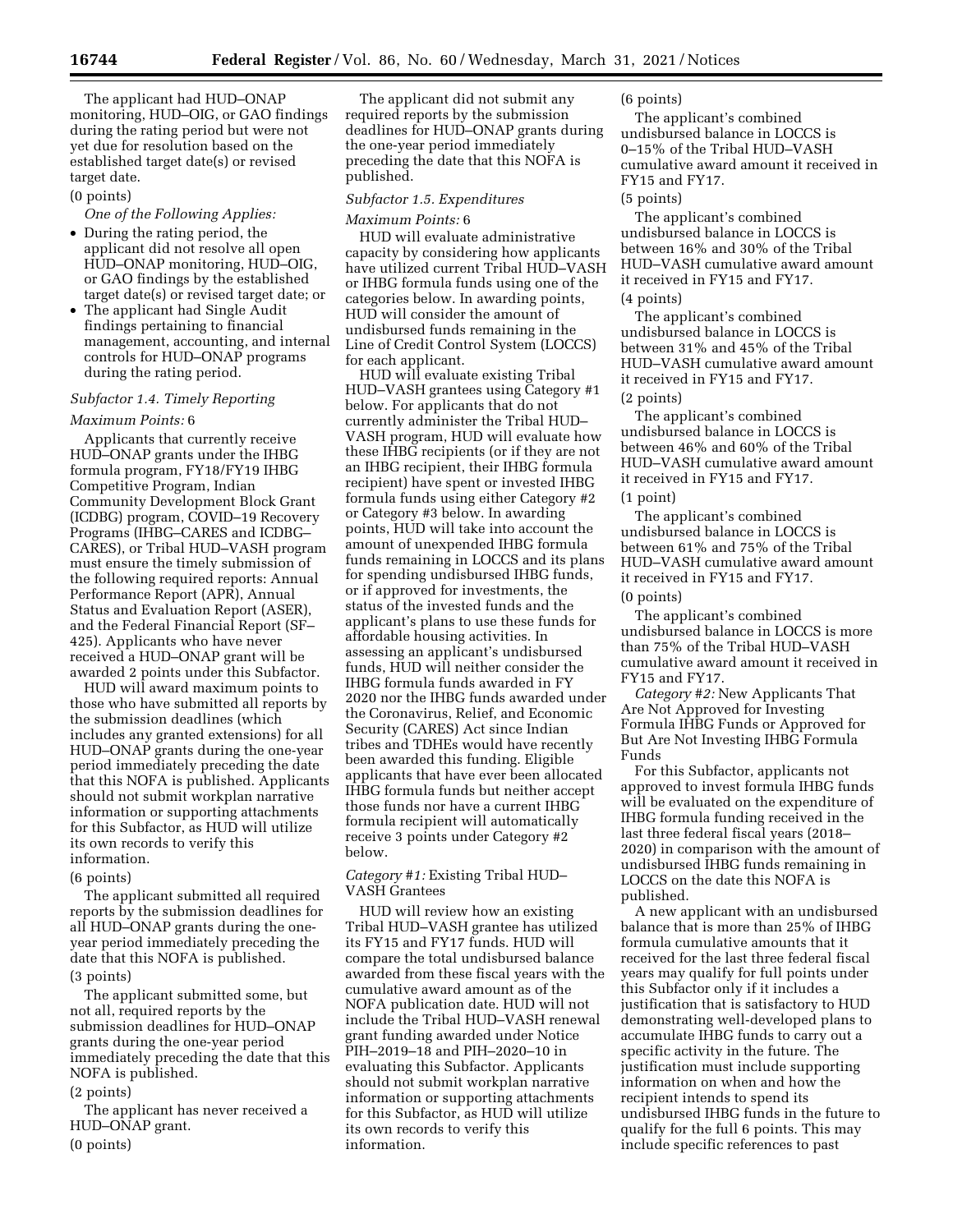Indian Housing Plans, Annual Performance Reports, or other related documents.

An applicant that has received approval for but not investing its IHBG formula funds must clearly state this in the workplan narrative in order to qualify for points under this Subfactor Option. Applicants should not submit LOCCS or formula funding data for this Subfactor, as HUD will utilize its records to verify.

Eligible applicants that have ever been allocated IHBG formula funds but neither accept those funds nor have a current IHBG formula recipient will automatically receive 3 points for this Subfactor.

# (6 points)

*One of the Following Applies:* 

- The applicant's undisbursed amount in LOCCS is 0–25% of IHBG formula cumulative amount for the 2018–2020 Federal fiscal years; or
- The applicant's undisbursed amount is more than 25% of IHBG formula cumulative amounts and the applicant provided sufficient justification demonstrating welldeveloped plans to accumulate IHBG funds to carry out specific IHBG eligible activities in the future. The justification included supporting information on when and how the recipient intends to spend its undisbursed IHBG funds in the future.

# (3 points)

*One of the Following Applies:* 

- The applicant's undisbursed amount in LOCCS is between 26% and 50% of IHBG formula cumulative amount for the 2018–2020 Federal fiscal years. The applicant did not provide a justification and supporting information satisfactory to HUD demonstrating well-developed plans to spend its undisbursed IHBG amounts; or
- The applicant does not currently administer the IHBG formula program and accordingly does not have balances of IHBG funds.
- (1 point)

The applicant's undisbursed amount in LOCCS is between 51% and 75% of IHBG formula cumulative amount for the 2018–2020 Federal fiscal years. The applicant did not provide a justification and supporting information satisfactory to HUD demonstrating well-developed plans to spend its undisbursed IHBG amounts.

#### (0 points)

The applicant's undisbursed amount in LOCCS is more than 75% of IHBG formula cumulative amount for the

2018–2020 Federal fiscal years. The applicant did not provide a justification and supporting information demonstrating a well-developed plan to spend its undisbursed IHBG amounts.

*Category #3:* New Applicants Approved for and Investing IHBG Formula Funds

A new applicant approved for investing formula IHBG funds in accordance with section 204(b) of NAHASDA and 24 CFR 1000.58 must submit information about its investment balances and its plans to spend the invested IHBG funds on affordable housing activities. (6 points)

The applicant submitted all of the following information addressing its invested IHBG funds: the amount of IHBG grant funds that it currently has invested, the investment securities and other obligations in which the funds are invested, and a well-developed plan for spending the invested IHBG funds on affordable housing activities. (3 points)

The applicant did not submit one of the following information addressing its invested IHBG grant funds: the amount of IHBG grant funds that it currently has invested, the investment securities and other obligations in which the funds are invested, and a well-developed plan for spending the invested IHBG funds on affordable housing activities.

(1 point)

The applicant did not submit two of the following information addressing its invested IHBG grant funds: the amount of IHBG grant funds that it currently has invested, the investment securities and other obligations in which the funds are invested, and a well-developed plan for spending the invested IHBG funds on affordable housing activities. (0 points)

The application failed to include any of the following: information detailing the amount of IHBG grant funds that it currently has invested, the investment securities and other obligations in which the funds are invested, and a well-developed plan for spending the invested IHBG funds on affordable housing activities.

Rating Factor 2: Need

*Maximum Points:* 20

Subfactor 2.1. Identified Needs *Maximum Points:* 10

As required by the 2017 Appropriations Act, HUD will consider need when reviewing applications received under this NOFA. For this rating factor, the applicant must address the following components in its workplan narrative:

1. Reasons why the applicant is interested in a Tribal HUD–VASH grant;

2. Discussion of the magnitude (estimated number) and severity of the applicant's homeless Veterans or Veterans at risk of homelessness population;

3. The extent to which specific gaps or weaknesses in services, housing, or opportunities have been identified and how it will be addressed;

4. Steps taken to identify or estimate the applicant's total homeless Veterans or Veterans at risk of homelessness population, including those that may be eligible for VA benefits; and

5. Identify the estimated number of the applicant's eligible homeless Veterans or Veterans at risk of homelessness population that could be served under the Tribal HUD–VASH program. Resources to determine Veteran eligibility for VA supportive services are available online: *[https://](https://www.va.gov/health-care/eligibility/) [www.va.gov/health-care/eligibility/.](https://www.va.gov/health-care/eligibility/)* 

6. Existing grantees (if applicable): In addition to components #1–5 above, existing grantees must include an explanation of why additional Tribal HUD–VASH funds are needed in order to continue addressing the needs of its eligible homeless or at risk of homelessness Veteran population.

HUD will award points as follows:

(10 points) The applicant fully addressed all of

the components outlined in this Subfactor.

(8 points)

The applicant was either missing one of the components outlined in this Subfactor or the need justification addressed all of the required components, but lacked detail to warrant full points under this Subfactor. (5 points)

The applicant was missing more than one of the components outlined in this Subfactor.

#### (0 points)

The applicant did not address any of the components described above to receive points under this Subfactor. Subfactor 2.2. Supporting Information *Maximum Points:* 5

Applicants must demonstrate need for the Tribal HUD–VASH program by providing supporting information verifying the presence of Veterans that are homeless or at risk of homelessness in their Indian area (the area where the Tribe or TDHE is authorized to carry out affordable housing activities). The supporting information must correlate with the identified needs discussed in Subfactor 2.1.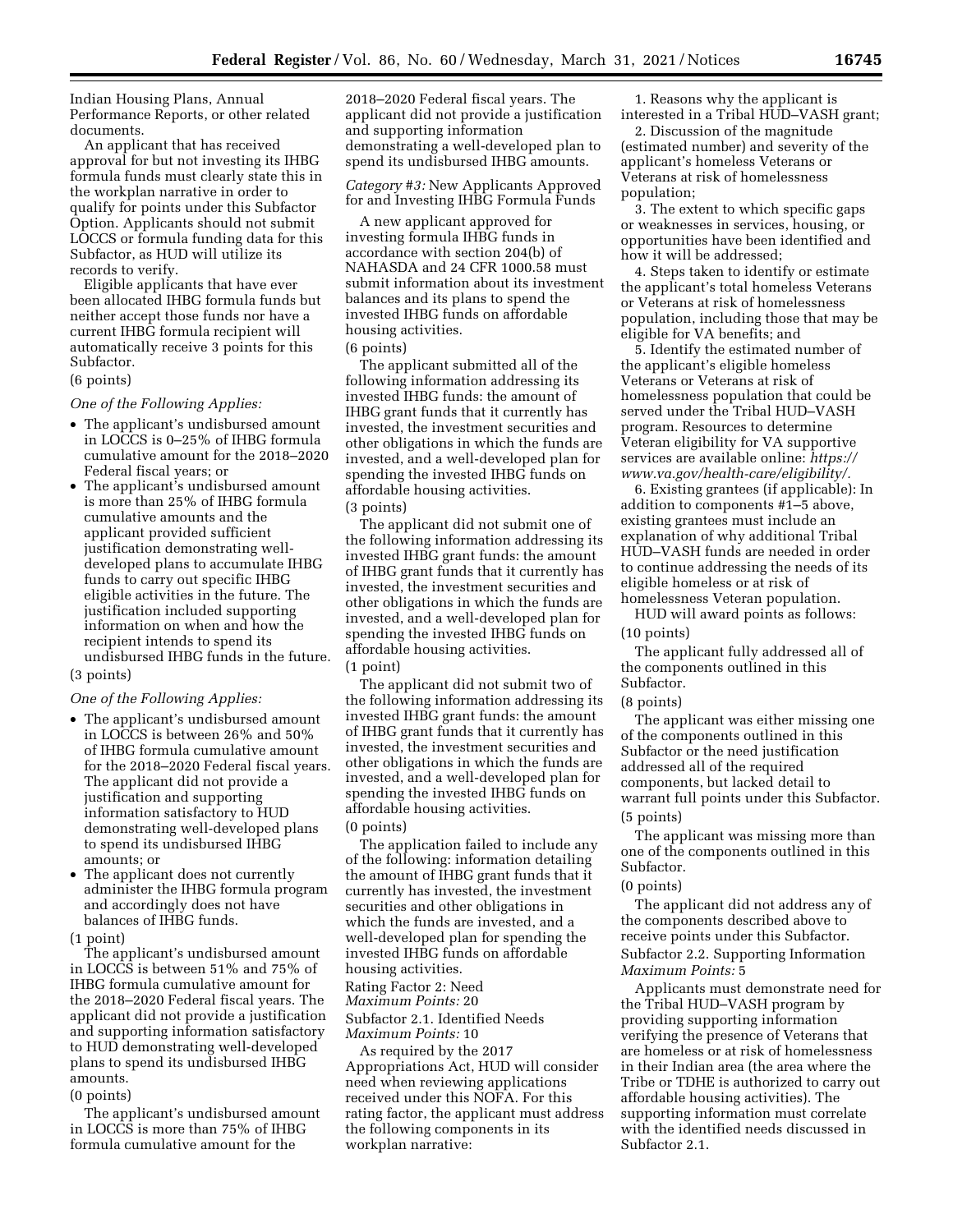Examples of acceptable documentation may include, but are not

limited to:

1. Point-in-Time counts;

2. Waiting lists with homeless Veterans or Veterans at risk of homelessness;

3. Number of overcrowded households with residents that are at risk of homelessness

4. A list of eligible Veterans from the Tribal Veteran's Representative;

5. Data from the local VA;

6. U.S. Census Bureau's American Community Survey (ACS) data; and

7. Any supporting documentation demonstrating to HUD's satisfaction the presence of homeless Veterans or Veterans at risk of homelessness.

HUD will award points as follows: (5 points)

The applicant provided supporting information that correlates with the identified needs discussed in Subfactor 2.1.

(3 points)

The applicant provided supporting information. However, not all of the information submitted correlates with the identified needs discussed in Subfactor 2.1.

(0 points)

The applicant did not provide supporting information, or the information submitted does not correlate with any of the identified needs discussed in Subfactor 2.1. Subfactor 2.3. Severity of the Problem *Maximum Points:* 5

For this Subfactor, HUD will assess need based on severity of the applicant's identified homeless Veterans or Veterans at risk of homelessness population. Points will be awarded based on how the estimated number of identified homeless Veterans or Veterans at risk of homelessness compares to the number of rental housing units requested by the applicant. HUD will use information submitted for Subfactors 2.1, 2.2, and 3.1 for this Subfactor review.

(5 points)

The estimated number of identified homeless Veterans or Veterans at risk of homelessness is at least three times the number of rental housing units requested by the applicant. (3 points)

The estimated number of identified homeless Veterans or Veterans at risk of homelessness is at least twice but less than three times the number of rental housing units requested by the applicant. (1 point)

The estimated number of identified homeless Veterans or Veterans at risk of homelessness is at least equal to but less than twice the number of rental housing units requested by the applicant. (0 points)

The estimated number of homeless Veterans or Veterans at risk of homelessness is less than the number of rental housing units requested by the applicant.

*Rating Factor 3:* Capacity to Administer the Program

*Maximum Points:* 50

Subfactor 3.1. Implementation Plan and Implementation Schedule *Maximum Points:* 10

HUD will assess the applicant's administrative capacity to implement its proposed Tribal HUD–VASH program by reviewing its workplan narrative. In addition, the applicant must include a schedule of specific tasks in its Implementation Schedule.

The applicant must describe the program in detail and include the following components in its workplan narrative and Implementation Schedule:

*1. Type of Tribal HUD–VASH Assistance: Tenant-Based vs. Project-Based:* The applicant must describe its rationale for requesting Tenant-Based Rental Assistance and/or Project-Based Rental Assistance. The rationale must correlate with the need discussed in Rating Factor 2, Need;

*2. Units of Assistance Requested:* The workplan narrative must include a justification for the total number of rental housing units that the Tribe or TDHE plans to provide. The justification must correlate with the information submitted under Rating Factor 2, Need, and criteria established in this NOFA, and must address housing availability. The number of units requested in the justification must match the information provided on the Units of Assistance Table(s) submitted with the application;

*3.* Location of the units where eligible Veterans may be housed (*e.g.,* include a map, address and/or aerial photo); and

*4.* If applicable, description of how the applicant plans to operate and maintain any units owned or operated by the applicant.

An applicant proposing Project-Based Rental Assistance must also address the following in its workplan narrative:

*5. Housing stock:* Description of whether the applicant plans to leverage other resources to construct, acquire, or rehabilitate housing stock for the use of eligible Veterans. If the applicant is not planning to increase its housing stock and is instead using its existing stock, then the applicant must describe what type of units it plans to use (*e.g.* IHBG,

FCAS, Title VI, Low-Income Housing Tax Credit, Section 184, tribal, etc.) and identify the age of the stock as of the application deadline established in this NOFA. Applicants that propose to use existing housing stock to house Veterans will not be awarded the maximum points under Subfactor 3.2 below, unless it is newly constructed or acquired for Veterans 12 months or less prior to the application deadline established in this NOFA

6. The length of time the Tribal HUD– VASH assistance would not be used while waiting for the units to be completed (*e.g.* constructed, acquired, or rehabilitated) and what activities the applicant will continue to implement during this time. Note that projects with new construction timeframes longer than two years will not be approved;

7. The number of units and the type of structure to which the assistance units will be attached; and

8. The project ownership and evidence of site control. As stated in the Consolidated Notice, Project-Based Rental Assistance may be provided to privately owned housing with a contract with the owner of the housing, or a unit that is owned or operated by the tribe/ TDHE.

HUD will award points as follows: (10 points)

The workplan narrative and Implementation Schedule include all of the components outlined in this Subfactor, including components #5–8 if the applicant is proposing Project-Based Rental Assistance.

# (7 points)

# One of the Following Applies

• The workplan narrative and Implementation Schedule are either missing one of the components outlined in this Subfactor, including components #5–8 if the applicant is proposing Project-Based Rental Assistance; or

• The plan addressed all of the required components but lacked detail to warrant full points under this Subfactor.

#### (5 points)

The applicant is requesting the majority of funds towards Project-Based Rental Assistance and workplan narrative and Implementation Schedule are missing more than one but less than five of the components outlined in this Subfactor.

# (0 points)

The applicant is either requesting the majority of funds towards Project-Based Rental Assistance and the workplan narrative and Implementation Schedule are missing five or more of the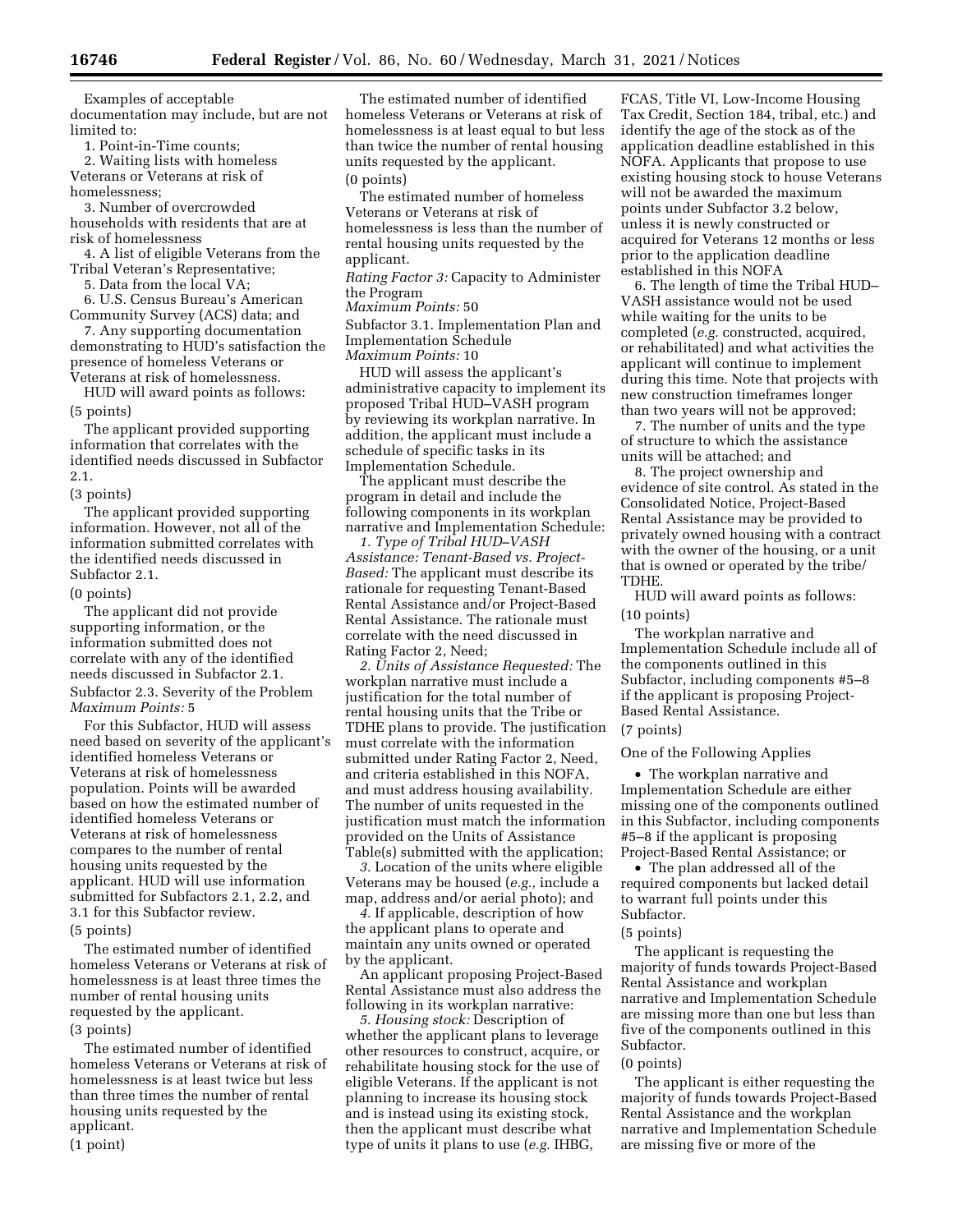components outlined in this Subfactor or the applicant is requesting the majority of funds towards Tenant-Based Rental Assistance and the workplan narrative and Implementation Schedule are missing two or more of the components outlined in this Subfactor. Subfactor 3.2. Availability of Housing Stock

#### *Maximum Points:* 10

HUD recognizes that this additional Tribal HUD–VASH expansion funding provides an opportunity to address severe overcrowding and the lack of affordable housing in Indian Country. As such, HUD will award full points under this Subfactor to applicants that demonstrate the administrative capacity to increase their housing stock for eligible Veterans. Additionally, HUD will award points based on how the applicant addresses the availability of housing stock it would use to house eligible Veterans under the Tribal HUD– VASH program.

For this Subfactor, applicants will be rated under either Category #1 or Category #2 below, depending on the nature of the proposed project. Applicants that propose both Project-Based and Tenant-Based projects will be rated according to the project that constitutes the majority of the federal request amount listed on the SF–424

and detailed budget. Applicants that propose an equal amount of federal funds towards both Project-Based and Tenant-Based projects will be rated according to Category #1- Project-Based Rental Assistance, as this in keeping with HUD's priority to increase the number of new housing units available for eligible Veterans under the program.

# *Category #1:* Project-Based Rental Assistance

For applicants that request the majority of federal funds for Project-Based Rental Assistance, maximum points will be awarded to those that have leveraged other funding sources to increase its housing stock for the use of eligible Veterans.

To qualify for full points, applicants proposing to increase its housing stock for eligible Veterans must identify the amount of leveraged funding sources that it has used or plans to use and provide firm commitment documentation supporting this amount.

A firm commitment refers to a letter of commitment, memorandum of understanding, or agreement to participate from an applicant's partner specifying that it agrees to perform and/ or support an activity specified in the application. The firm commitment must demonstrate that the partner has the financial capacity to deliver the

resources or skills necessary to implement the proposed activity, either in cash or through in-kind contributions, if HUD awards Tribal HUD–VASH funds. Federal sources are only allowed to be used as leveraging if permitted by a program's authorizing statute. Contributions that could be considered as leveraged resources for point award include, but are not limited to:

- Tribal government funds;
- Donations from individuals or organizations, private foundations, businesses;
- State or federal loans or guarantees;
- Other grant funds;
- Donated goods and services needed for the project;
- Land needed for the project; and
- Direct administrative costs.

As indicated in Subfactor 3.1, applicants that propose to use existing housing stock to house Veterans will not be awarded the maximum points for this Subfactor, unless it is newly constructed or acquired for Veterans 12 months or less prior to the application deadline established in this NOFA.

The following table summarizes acceptable firm commitment documentation to provide as evidence of leveraged funds:

| Leveraged resource                                    | Firm commitment documentation needed                                                                                                                                                                                                                                                                                                                                                                                                                          |  |  |
|-------------------------------------------------------|---------------------------------------------------------------------------------------------------------------------------------------------------------------------------------------------------------------------------------------------------------------------------------------------------------------------------------------------------------------------------------------------------------------------------------------------------------------|--|--|
| Tribal Resources                                      | • Tribal resolution committing funds, housing stock, or equivalent; the resolution (or equivalent) must identify the<br>exact dollar amount (or value of resources to be committed).                                                                                                                                                                                                                                                                          |  |  |
| Federal Resources                                     | • IHBG formula funds (whether administered by the tribe or a TDHE) in keeping with ONAP Program Guidance<br>No. 2018-01 (IHBG in the Tribal HUD-VASH Program:                                                                                                                                                                                                                                                                                                 |  |  |
|                                                       | ○ Leveraging with current program year funds: The most recently approved Indian Housing Plan (IHP) must<br>identify the dollar amount and commit the IHBG resources to the project. If not currently approved in the<br>most recent IHP, the application must state that an amendment to the IHP will be processed if the appli-<br>cant is awarded Tribal HUD-VASH funds.                                                                                    |  |  |
|                                                       | $\circ$ Future IHBG funding: If future IHBG funds will be used, the application must identify the program year and<br>the dollar amount of IHBG funds that will be used.                                                                                                                                                                                                                                                                                      |  |  |
|                                                       | • Other Federal Program Funds: Might include funds from the U.S. Department of Agriculture, Indian Health<br>Service, Bureau of Indian Affairs, or any other federal agency. If allowable by the Federal program's statute,<br>the applicant should submit statement (e.g., letter, email, etc.) from the Federal agency approving the amount                                                                                                                 |  |  |
|                                                       | of funds to be committed for leveraging.<br>• Letters of commitment which must include:                                                                                                                                                                                                                                                                                                                                                                       |  |  |
| Public Agency, Foundation,<br>or Other Private Party. | $\circ$ The donor organization's name;                                                                                                                                                                                                                                                                                                                                                                                                                        |  |  |
|                                                       | ○ The specific funds proposed;<br>○ The dollar amount of the financial or in-kind resource;                                                                                                                                                                                                                                                                                                                                                                   |  |  |
|                                                       | ○ Method for valuation;                                                                                                                                                                                                                                                                                                                                                                                                                                       |  |  |
|                                                       | ○ The purpose of that resource within the proposed project; and                                                                                                                                                                                                                                                                                                                                                                                               |  |  |
|                                                       | ○ Signed commitment from an official of the organization legally authorized to make the commitment.<br>• Memorandum of understanding, and/or agreement to participate, including any conditions to which the contribu-                                                                                                                                                                                                                                        |  |  |
|                                                       | tion may be subject.                                                                                                                                                                                                                                                                                                                                                                                                                                          |  |  |
| Goods and Services                                    | • Must demonstrate that the donated items are necessary to the actual development of the project and include<br>comparable costs that support the donation.                                                                                                                                                                                                                                                                                                   |  |  |
|                                                       | • Land valuation must be established using one of the following methods and the documentation must be con-<br>tained in the application. The application of land valuation documentation must state the method used to deter-<br>mine land value and identify the land value. Land that has previously been used as leverage towards other<br>ONAP competitions may not be proposed as leveraging for this NOFA.<br>• The methods for land valuation include: |  |  |
|                                                       | ○ A site-specific appraisal no more than two years old;                                                                                                                                                                                                                                                                                                                                                                                                       |  |  |
|                                                       | $\circ$ An appraisal of a nearby comparable site also no more than two years old;                                                                                                                                                                                                                                                                                                                                                                             |  |  |
|                                                       | $\circ$ A reasonable extrapolation of land value based on current area realtor value quides; or<br>$\circ$ A reasonable extrapolation of land value based on recent sales of similar properties in the same area.                                                                                                                                                                                                                                             |  |  |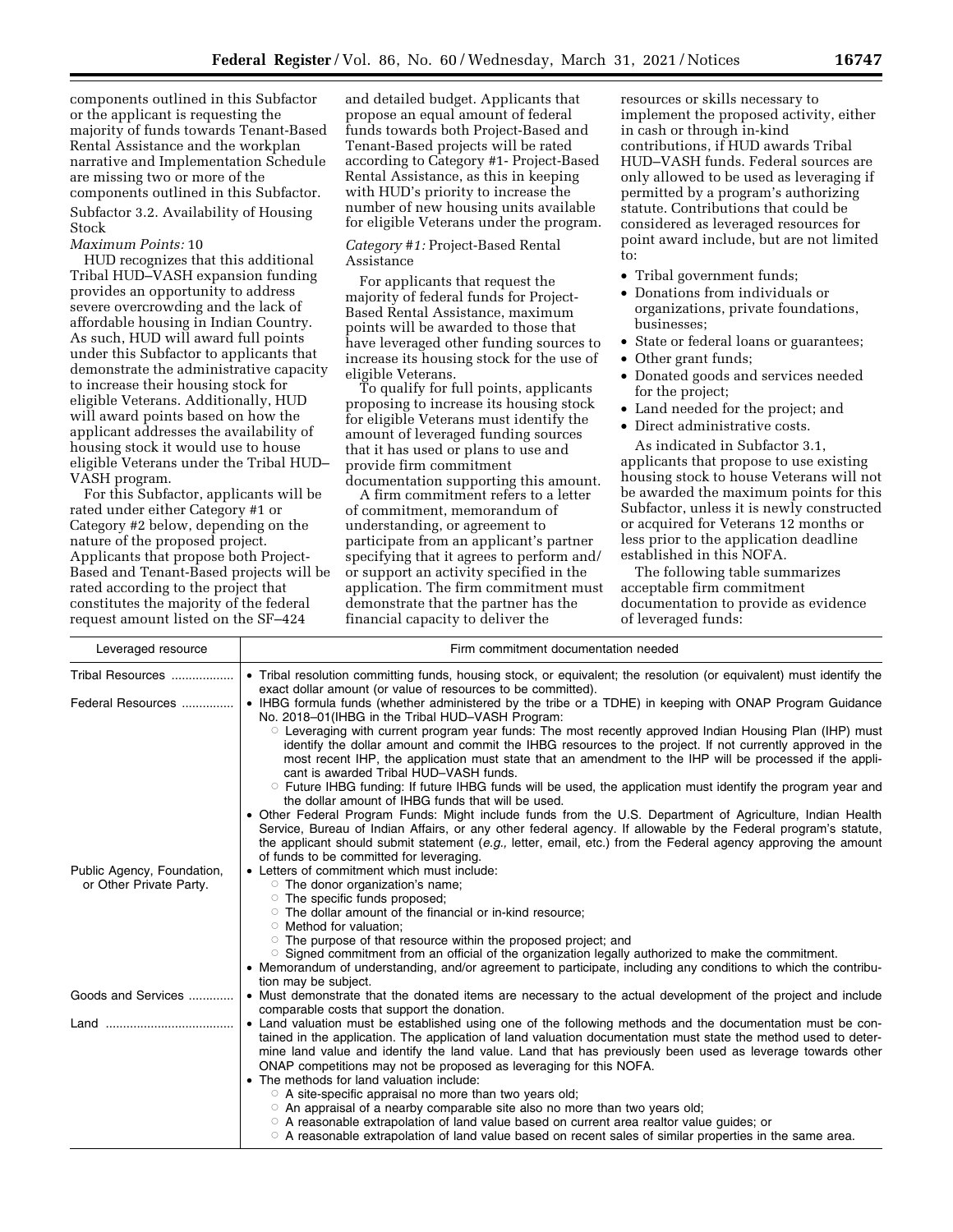Grantees will be required to show evidence that leveraging resources were actually received and used for their intended purposes through quarterly reports (SF–425) as the project proceeds.

HUD recognizes that in some cases, the applicant cannot receive a firm commitment of non-tribal funds by the application deadline. In such cases, the applicant must include a statement from the contributing entity that describes why the firm commitment cannot be made at the current time. The statement must say that the tribe/organization and proposed project meets the eligibility criteria for receiving the leveraged funds. It must also include a date by which the funding decisions will be made. This date cannot be over six months from the anticipated date of grant approval by HUD. If the applicant does not provide HUD with evidence of the firm commitment from the original leverage source or an alternative source within six months of the date of grant approval, or if anticipated leverage is not provided, HUD will re-rate and rerank the application with the updated leverage information. If the application is no longer fundable after re-rating and re-ranking the application, HUD will rescind the grant and recapture grant funds.

HUD will award points as follows: (10 points)

The applicant provided firm commitment documentation for all sources of leveraging resources that it has used or plans to use for the construction or acquisition of housing specifically for Veterans *and* one of the following applies:

- The applicant is proposing to increase its housing stock for the use of eligible Veterans by leveraging other funding sources for the construction or acquisition of new units; or
- The applicant proposes to use of existing stock that is newly constructed or acquired for Veterans 12 months or less prior to the application deadline established in this NOFA, as identified in Subfactor 3.1.
- (8 points)

The applicant is proposing to leverage other funding sources for the rehabilitation of existing stock for the use of Veterans. The applicant provided firm commitment documentation for all sources of leveraging resources that it has used or plans to use for the rehabilitation project.

#### (5 points)

The applicant is not proposing to increase its housing stock specifically for the use of eligible Veterans. Rather,

the applicant is proposing to use existing housing stock, without associated rehabilitation costs, and the stock is more than 12 months old from the application deadline established in this NOFA for its Tribal HUD–VASH program.

#### (0 points)

The applicant proposed to increase its housing stock for the use of eligible Veterans by leveraging other sources of funding but did not provide firm commitment documentation for all sources of leveraging resources.

*Category #2:* Tenant-Based Rental Assistance

Applicants requesting funding to provide Tenant-Based Rental Assistance must submit supporting documentation demonstrating the availability of rental units where eligible Veterans may be housed, if awarded a Tribal HUD–VASH grant.

Documentation for this Subfactor must include agreements or letters of partnerships with local landlords showing commitment to house eligible Veterans as identified in Subfactor 3.1- Implementation Plan and Implementation Schedule. Other forms of supporting documentation to receive points under this Subfactor include a rental market survey identifying the rental market available for Veterans, or other documentation satisfactory to HUD demonstrating the availability of housing for Veterans assisted under this program.

Applicants that propose to make their own housing stock available for Tenant-Based Rental Assistance must provide supporting documentation in the form of a tribal resolution or equivalent committing units it would offer eligible Veterans under the program. The resolution (or equivalent) must identify the type of housing stock (*e.g.,* FCAS, NAHASDA, etc.), the number of units, and the age of the units.

Applicants that propose to use units (50% or higher) that have been constructed, acquired, or rehabbed 12 months or less prior to the application deadline of this NOFA will receive more points under this Subfactor versus applicants that propose to use older housing stock.

# (10 points)

The applicant provided agreements or letters of partnerships with local landlords for all rental units where eligible Veterans may be housed, as identified in Subfactor 3.1- Implementation Plan and Implementation Schedule. The applicant is also proposing to offer its own housing stock as an option for eligible Veterans, provided a tribal

resolution or equivalent identifying the type of housing stock, number of units, and the majority age of the units (50% or higher) is 12 months or less from the application deadline of this NOFA. (9 points)

The applicant provided agreements or letters of partnerships with local landlords for all rental units where eligible Veterans may be housed, as identified in Subfactor 3.1- Implementation Plan and Implementation Schedule. The applicant is also proposing to offer its own housing stock as an option for eligible Veterans and provided a tribal resolution or equivalent identifying the type of housing stock and number of units. However, the majority age of the units (49% or less) is older than 12 months from the application deadline of this NOFA.

(8 points)

The applicant provided agreements or letters of partnerships with local landlords for all rental units where eligible Veterans may be housed, as identified in Subfactor 3.1- Implementation Plan and Implementation Schedule. The applicant is not proposing to offer its own housing stock as an option for eligible Veterans.

(6 points)

The applicant provided agreements or letters of partnerships with local landlords for some, but not all rental units. The applicant provided other supporting documentation for the remaining rental units where eligible Veterans may be housed, as identified in Subfactor 3.1-Implementation Plan and Implementation Schedule. The applicant is not proposing to offer its own housing stock as an option for eligible Veterans.

(4 points)

The applicant did not provide agreements or letters of partnerships with local landlords. Rather, the applicant provided other supporting documentation for all rental units where eligible Veterans may be housed, as identified in Subfactor 3.1- Implementation Plan and Implementation Schedule. The applicant is not proposing to offer its own housing stock as an option for eligible Veterans.

(2 points)

The applicant did not provide agreements or letters of partnerships with local landlords. Rather, the applicant provided other supporting documentation for some, but not all rental units where eligible Veterans may be housed, as identified in Subfactor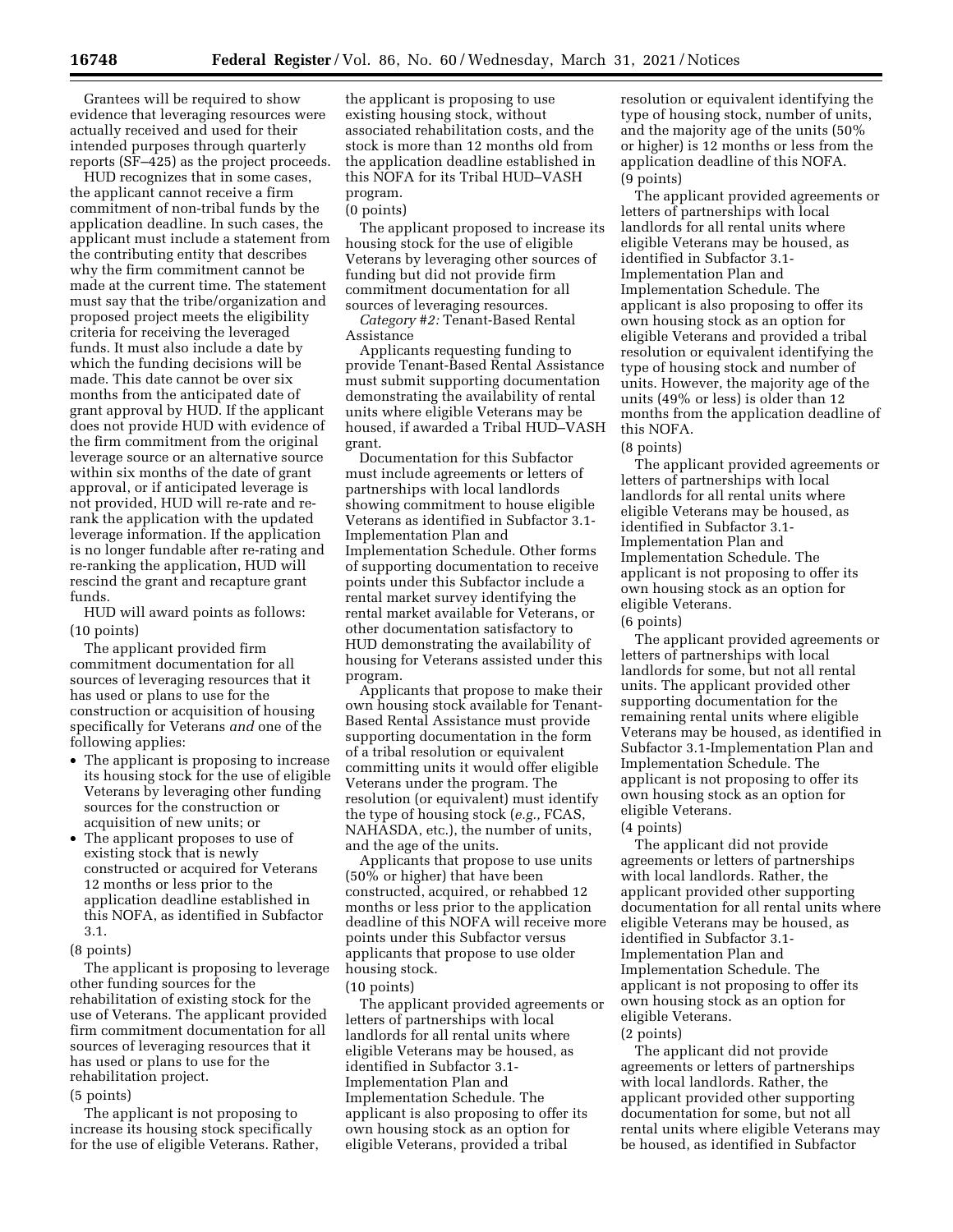3.1-Implementation Plan and Implementation Schedule. The applicant is not proposing to offer its own housing stock as an option for eligible Veterans.

# (0 points)

The applicant did not provide any supporting documentation for the rental units where eligible Veterans may be housed.

#### *Subfactor 3.3. Budget*

## *Maximum Points:* 10

HUD will review the detailed budget (Unit of Assistance Table, estimated administrative fee usage, and if applicable, project costs for the development of new units) according to the following criteria:

1. Budget is thoroughly prepared, with all costs requested on the SF–424 accounted for and calculations shown by the applicant;

2. Budget figures are consistent throughout the application;

3. Costs are allowable, allocable, reasonable, and necessary for implementing the proposed Tribal HUD–VASH program; and

4. All budget calculations are mathematically correct.

Points will be awarded as follows: (10 points)

The detailed budget fully satisfied all of the criteria outlined in this Subfactor. (8 points)

The detailed budget adequately satisfied all but one of the criteria outlined in this Subfactor.

### (5 points)

The detailed budget did not satisfy two criteria outlined in this Subfactor (0 points)

The detailed budget was missing information and/or did not satisfy three or more criteria outlined in this Subfactor.

# *Subfactor 3.4. Coordination With the Department of Veterans Affairs*

#### *Maximum Points:* 10

This Subfactor awards points based on how an applicant will take affirmative steps to coordinate with the VA Medical Center that serves its tribal area and its overall understanding of the VA's role in implementing the program.

The applicant must address the following components in its workplan narrative:

1. Identify which VA Medical Center or VA Healthcare System the applicant will partner with for the program;

2. Description of the VA's agreement to participate in Tribal HUD–VASH, commitment and capacity to provide

timely case management services to support a Tribal HUD–VASH award, and how the VA intends to obtain the case manager (VA hire or contract);

3. Overview of how the applicant will incorporate the VA partnership into the applicant's Tribal-HUD–VASH program operations;

4. Description of how supportive housing evidence-based practices (*e.g.,*  Critical Time Intervention, Harm Reduction, etc.) will be integrated by the applicant for this program. (More information is available in the ''Tribal HUD–VASH Guidebook (April 2016)'' available at *[https://www.hud.gov/](https://www.hud.gov/program_offices/public_indian_housing/ih/tribalhudvash)  program*\_*[offices/public](https://www.hud.gov/program_offices/public_indian_housing/ih/tribalhudvash)*\_*indian*\_ *[housing/ih/tribalhudvash](https://www.hud.gov/program_offices/public_indian_housing/ih/tribalhudvash)*);

5. Applicant's understanding of case manager criteria, recruitment and selection, including any anticipated involvement of tribal entities and potential barriers to obtaining a case manager;

6. Joint VA and tribal efforts to identify and conduct outreach to eligible homeless and/or at risk of homelessness veterans; and

7. Applicant's plan for on-going communication with the VA.

(10 points)

The applicant thoroughly described its coordination efforts with the VA in its workplan narrative and demonstrates a full understanding of the VA's role in implementing the program. The applicant discussed all of the Subfactor components in detail.

(8 points)

The applicant adequately addressed this Subfactor but was either missing one of the components outlined in this Subfactor or the applicant addressed all of the required components but lacked detail to warrant full points under this Subfactor.

#### (6 points)

The applicant adequately addressed this Subfactor but was missing 2–3 of the components outlined in this Subfactor.

## (4 points)

The applicant addressed this Subfactor but was missing 4 or more components outlined in this Subfactor. (0 points)

The application did not include any of the information described above to receive points under this Subfactor.

# *Subfactor 3.5. Coordination With Partners*

*Maximum Points:* 5

The applicant is encouraged to involve other partners in developing and implementing the Tribal HUD– VASH program. For this Subfactor, the applicant must address the following components:

1. How the applicant has designed the project and plans to implement it in coordination with community members, tribal departments, the Indian Health Service (HIS) or tribal health system, Continuums of Care, Veterans groups, nonprofits, homelessness providers, or other agencies/organizations;

2. Description of actions taken or to be taken to work with partners to support its marketing and outreach efforts to homeless and/or at risk of homelessness Veterans; and

3. Planned efforts to promote employment opportunities for homeless and/or at risk of homelessness Veterans. (5 points)

The applicant thoroughly described its coordination efforts with other partners in its workplan narrative and discussed all of this Subfactor's components in detail.

(3 points)

The applicant adequately addressed this Subfactor but was either missing one of the components outlined in this Subfactor or the applicant addressed all of the required components but lacked detail to warrant full points under this Subfactor.

(0 points)

The application did not include any of the information described above to receive points under this Subfactor.

# *Subfactor 3.6. Outputs and Outcomes Maximum Points:* 5

The applicant must include outcomes and outputs it strives to achieve with the project and describe them in detail. Outputs are measured in the volume of work accomplished and must correlate with the nature of the Tribal HUD– VASH program activities proposed and discussed in Rating Factors 2 and 3 of the workplan narrative. They should be clear enough to allow HUD to monitor and assess the proposed project or program's progress if funded. An outcome is the impact achieved from the outputs of the proposed project or program. They should be quantifiable measures or indicators that identify the change in the community, people's lives, economic status, etc. Discussion and coordination with VA facility staff can help identify clear outputs and outcomes as part of the investigation/ planning process.

Examples of outputs could include but are not limited to:

- Number of eligible Veterans assisted
- Number of rental units identified/ number of partnerships with local landlords (Tenant-Based Housing Assistance)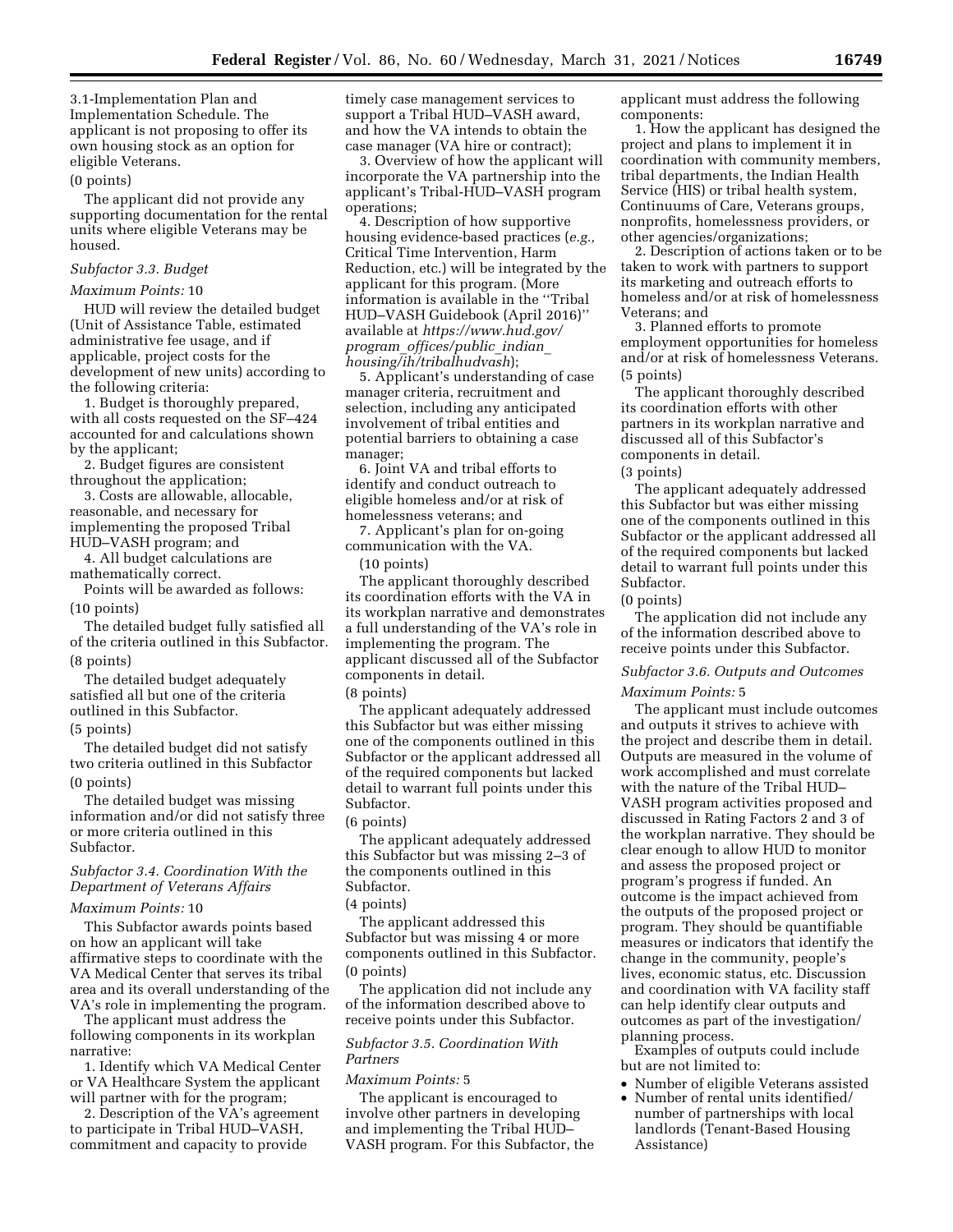- Number of Project-Based units constructed, acquired, or rehabilitated for the eligible Veterans
- Number of outreach meetings and efforts undertaken to coordinate assistance with partners Examples of outcomes could include

but are not limited to:

- Number of eligible Veterans exiting the Tribal HUD–VASH program to permanent housing
- Number of eligible Veterans graduating (no longer needing case management services from the VA)
- Reduction of eligible Veterans on a tribe/TDHE's waiting list
- Increase in available housing stock for eligible Veterans
- Increased in fiscal resources for eligible Veterans during participation in the Tribal HUD–VASH program by obtaining employment or appropriate disability and/or other benefits (*e.g.,*  Supplemental Nutrition Assistance Program, etc.) for which the Veteran is eligible, and learning and utilizing effective money management practices
- Obtain maximal ''self-sufficiency'' as appropriate to their functional abilities, as evidenced by independently meeting tenancy requirements (such as paying rent portion on time, maintaining the unit, following the rules of the landlord, allowing others peaceful enjoyment of their unit, etc.), practicing wellness strategies and attending to their healthcare needs, attending to personal needs (*e.g.,* independently taking care of activities of daily living), and engaging in social and community activities to increase purposeful, meaningful activities and establish/maintain healthy and effective social supports
- (5 points)

The applicant clearly described measurable outputs and outcomes for the Tribal HUD–VASH program activities proposed in the workplan. (3 points)

The applicant included measurable outputs and outcomes for the Tribal HUD–VASH program activities proposed in the workplan but did not clearly describe them in detail. (1 points)

The applicant included either measurable outputs or outcomes for Tribal HUD–VASH program activities proposed in the workplan, but not both. (0 points)

The application did not contain the information described above to receive points under this Subfactor.

2. Other Factors

Preference Points

HUD encourages activities in support of the Secretary's FY20 Initiatives. HUD may award up to two (2) points for any of the 3 preferences (OZ, PZ or HBCU).

Opportunity Zones

This program does not offer Opportunity Zone preference points.

# **HBCU**

This program does not offer HBCU preference points.

#### Promise Zones

This program does not offer Promise Zone preference points.

#### *B. Review and Selection Process*

#### 1. Past Performance

In evaluating applications for funding, HUD will consider an applicant's past performance in managing funds. Items HUD will consider include, but are not limited to:

The ability to account for funds in compliance with applicable reporting and recordkeeping requirements;

- Timely use of funds received from HUD;
- Timely submission and quality of reports submitted to HUD;

Meeting program requirements; Meeting performance targets as

established in the grant agreement; The applicant's organizational

capacity, including staffing structures and capabilities;

Timely completion of activities and receipt and expenditure of promised matching or leveraged funds;

HUD may reduce scores as specified under V. A. Review Criteria. Whenever possible, HUD will obtain past performance information. If this review results in an adverse finding related to integrity or performance, HUD reserves the right to take any of the remedies provided in Section III. E Statutory and Regulatory Requirements Affecting Eligibility, ''Pre-selection Review of Performance'' document link above.

#### 2. Assessing Applicant Risk

In evaluating risks posed by applicants, HUD may use a risk-based approach and may consider any items such as the following:

- Financial stability;
- Quality of management systems and ability to meet the management standards prescribed in this part;
- History of performance. The applicant's record in managing Federal awards, if it is a prior recipient of Federal awards, including timeliness of compliance with

applicable reporting requirements, conformance to the terms and conditions of previous Federal awards, and if applicable, the extent to which any previously awarded amounts will be expended prior to future awards;

- Reports and findings from audits performed under Subpart F—Audit Requirements of this part or the reports and findings of any other available audits; and
- The applicant's ability to effectively implement statutory, regulatory, or other requirements imposed on non-Federal entities.
- 3. Application Selection Process

HUD will review each application from an eligible applicant and assign points in accordance with the selection factors described in this section.

(a) Application Screening and Acceptance

ONAP will screen and accept applications if they meet all the criteria listed below:

- The application is received or submitted in accordance with the requirements of this NOFA;
- The applicant is eligible to submit an application;
- The proposed project is eligible; and • The application contains all of the
- applicable components listed in Section IV.B. of this NOFA.

(b) Threshold Compliance

HUD will review each application that passes the screening process to ensure that each applicant and each proposed project meets the eligibility and submission thresholds in the Eligibility Requirements and this NOFA.

# (c) Past Performance

HUD will evaluate applicants' past performance under Rating Factor 1– Capacity of the Applicant.

#### (d) Rating

HUD will rate all eligible applications that meet the Threshold Requirements against the criteria in Rating Factors 1 through 3 and assign a rating score. The maximum total rating score for the three Rating Factors is 100 points. HUD will review and rate each application that meets the acceptance criteria and threshold requirements. Once all applications are rated, HUD will conduct a review to ensure consistency in the application rating.

#### (e) Minimum Points

To be considered for funding, the application must receive a minimum of 20 points under Rating Factor 1